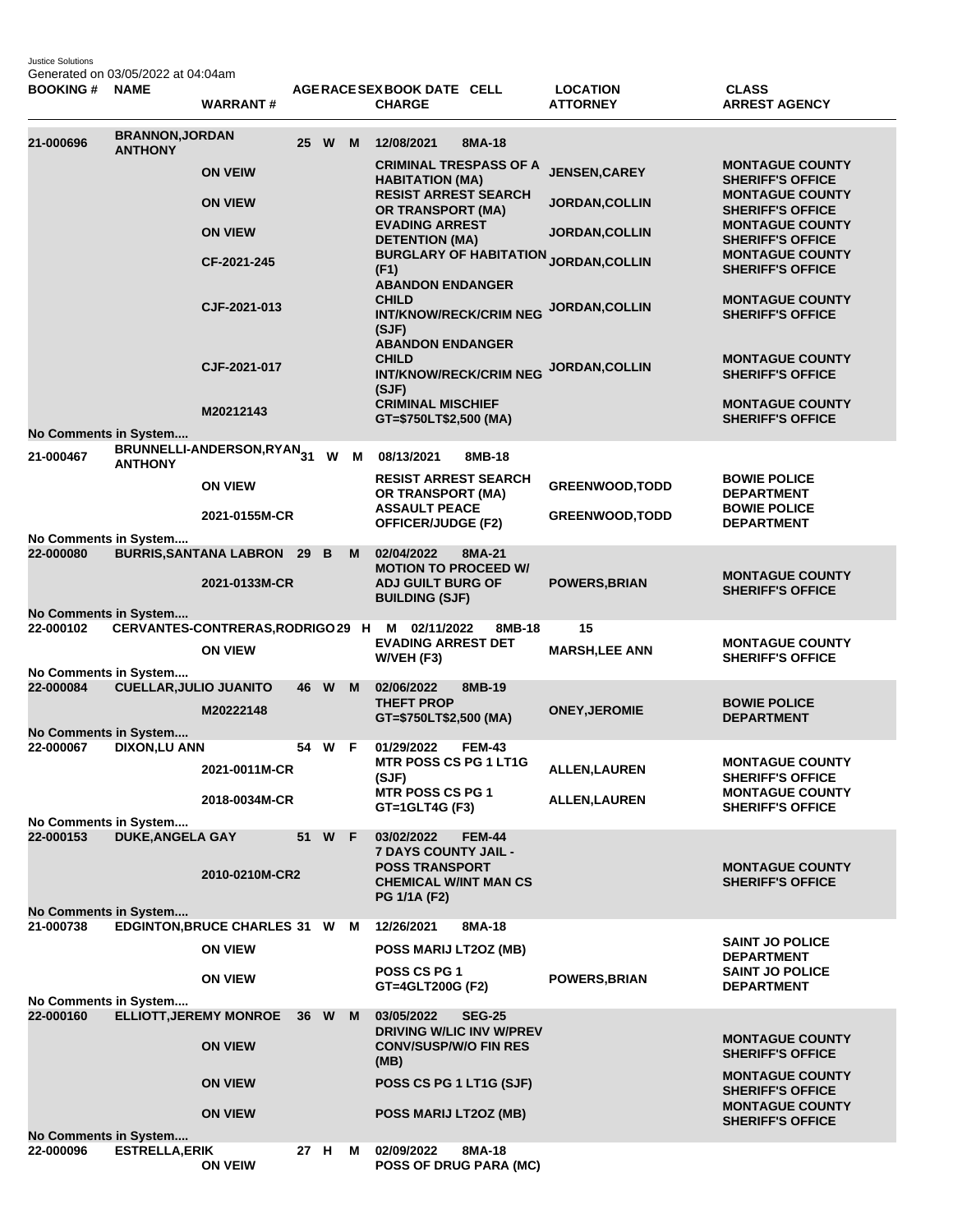|                              |                                           |                                           | <b>ON VIEW</b>                                  |      |        |   | POSS CS PG 1 LT1G (SJF)                                                  | <b>COLE, TIM</b>   | <b>BOWIE POLICE</b><br><b>DEPARTMENT</b><br><b>BOWIE POLICE</b> |
|------------------------------|-------------------------------------------|-------------------------------------------|-------------------------------------------------|------|--------|---|--------------------------------------------------------------------------|--------------------|-----------------------------------------------------------------|
|                              |                                           |                                           | <b>ON VIEW</b>                                  |      |        |   | POSS CS PG 2 LT 1G (SJF) COLE, TIM                                       |                    | <b>DEPARTMENT</b><br><b>BOWIE POLICE</b><br><b>DEPARTMENT</b>   |
|                              | No Comments in System                     |                                           |                                                 |      |        |   |                                                                          |                    |                                                                 |
|                              | 22-000130                                 | <b>GANN, ALLEN DALE</b>                   |                                                 | 63 W |        | M | 02/22/2022<br>8MB-19                                                     |                    | <b>BOWIE POLICE</b>                                             |
|                              | No Comments in System                     |                                           | 12092021-02788931                               |      |        |   | <b>PAROLE VIOLATION (SJF)</b>                                            |                    | <b>DEPARTMENT</b>                                               |
|                              | 22-000131                                 | <b>HALL, CAMERON CLAY</b>                 |                                                 | 30   | W      | м | 02/22/2022<br>8MA-21                                                     |                    |                                                                 |
|                              |                                           |                                           | 2019-0071M-CR                                   |      |        |   | <b>BURGLARY OF HABITATION</b><br>(F2)<br><b>MOTION TO PROCEED ADJ</b>    |                    | <b>MONTAGUE COUNTY</b><br><b>SHERIFF'S OFFICE</b>               |
|                              |                                           |                                           | 2019-0071M-CR                                   |      |        |   | OF GUILT-BURGLARY OF<br><b>HABITATION (F2)</b>                           |                    | <b>MONTAGUE COUNTY</b><br><b>SHERIFF'S OFFICE</b>               |
|                              | No Comments in System                     |                                           |                                                 |      |        |   |                                                                          |                    |                                                                 |
|                              | 22-000121*2                               | <b>HAWTHORNE, JAMES</b><br><b>MATTHEW</b> |                                                 |      | 32 W M |   | 03/04/2022<br>8MA-18<br><b>JUDGMENT AND</b>                              |                    |                                                                 |
|                              |                                           |                                           | 2017-0169M-CR                                   |      |        |   | <b>SENTENCE-BURG OF</b><br><b>HABITATION (F2)</b>                        |                    | <b>MONTAGUE COUNTY</b><br><b>SHERIFF'S OFFICE</b>               |
|                              |                                           |                                           | 2017-0171M-CR                                   |      |        |   | <b>JUDGMENT AND</b><br><b>SENTENCE-BURG OF</b><br><b>HABITATION (F2)</b> |                    | <b>MONTAGUE COUNTY</b><br><b>SHERIFF'S OFFICE</b>               |
|                              | No Comments in System                     |                                           |                                                 |      |        |   |                                                                          |                    |                                                                 |
|                              | 21-000295                                 | <b>HERNANDEZ, OSCAR</b><br><b>ALFREDO</b> |                                                 | 26 H |        | м | 05/21/2021<br>1M-47                                                      |                    |                                                                 |
|                              |                                           |                                           | F2021568                                        |      |        |   | SOB - SEXUAL ASSAULT IN<br><b>DISASTER AREA (F1)</b>                     | <b>ODOM,LANHON</b> | <b>TEXAS DEPARTMENT OF</b><br><b>PUBLIC SAF</b>                 |
|                              |                                           |                                           | PRL2105000127                                   |      |        |   | ICE HOLD ()                                                              | <b>ODOM,LANHON</b> | <b>TEXAS DEPARTMENT OF</b><br><b>PUBLIC SAF</b>                 |
|                              | No Comments in System<br>22-000139        |                                           | HILL, DAQUADREY KEYTON                          | 23 B |        | M | 02/27/2022<br>8MA-19                                                     | 16                 |                                                                 |
|                              |                                           |                                           | <b>ON VIEW</b>                                  |      |        |   | <b>EVADING ARREST DET</b><br>W/VEH (F3)                                  |                    | <b>MONTAGUE COUNTY</b><br><b>SHERIFF'S OFFICE</b>               |
|                              |                                           |                                           | CCCR-21-1284-2                                  |      |        |   | <b>EVADING ARREST DET</b><br>$W/VEH$ (F3)                                |                    | <b>MONTAGUE COUNTY</b><br><b>SHERIFF'S OFFICE</b>               |
|                              |                                           |                                           | 31727A                                          |      |        |   | <b>CONTINUOUS VIOLENCE</b><br><b>AGAINST THE FAMILY (F3)</b>             |                    | <b>MONTAGUE COUNTY</b><br><b>SHERIFF'S OFFICE</b>               |
|                              | <b>No Comments in System</b><br>22-000145 | <b>HILLIARD, DAVID BURNS</b>              |                                                 | 60 W |        | М | 02/28/2022<br>8MA-19                                                     |                    |                                                                 |
|                              |                                           |                                           | 2021-0122M-CR                                   |      |        |   | <b>FAILURE TO APPEAR-BURG</b><br>OF HAB (SJF)                            |                    | <b>MONTAGUE COUNTY</b><br><b>SHERIFF'S OFFICE</b>               |
|                              |                                           |                                           | 17943-01                                        |      |        |   | <b>PUBLIC INTOX (MC)</b>                                                 |                    | <b>MONTAGUE COUNTY</b><br><b>SHERIFF'S OFFICE</b>               |
|                              | No Comments in System                     |                                           |                                                 |      |        |   |                                                                          |                    |                                                                 |
|                              | 21-000747                                 | <b>MCGEE, KEVIN SCOTT</b>                 |                                                 | 50 W |        | M | 12/30/2021<br>8MB-21<br><b>AGG ASSAULT</b>                               |                    |                                                                 |
|                              |                                           |                                           | <b>ON VIEW</b>                                  |      |        |   | <b>DATE/FAMILY/HOUSE</b><br><b>W/WEAPON (F1)</b>                         |                    | <b>BOWIE POLICE</b><br><b>DEPARTMENT</b>                        |
| <b>No Comments in System</b> |                                           |                                           |                                                 |      |        |   |                                                                          |                    |                                                                 |
|                              | 21-000744                                 |                                           | <b>MONEY, WESLEY FRANKLIN</b><br><b>ON VIEW</b> | 25 W |        | M | 12/29/2021<br>8MB-21<br><b>EVADING ARREST</b>                            |                    | <b>BOWIE POLICE</b>                                             |
|                              |                                           |                                           | <b>ON VIEW</b>                                  |      |        |   | <b>DETENTION (MA)</b><br>POSS STOLEN PROP(THEFT                          |                    | <b>DEPARTMENT</b><br><b>BOWIE POLICE</b>                        |
|                              |                                           |                                           |                                                 |      |        |   | PROP \$100-\$750) (MB)<br><b>FRAUD USE/POSS</b>                          |                    | <b>DEPARTMENT</b><br><b>BOWIE POLICE</b>                        |
|                              |                                           |                                           | <b>ON VIEW</b>                                  |      |        |   | IDENTIFYING INFO # ITEMS JORDAN, COLLIN<br>5LT10 (F3)                    |                    | <b>DEPARTMENT</b>                                               |
|                              |                                           |                                           | <b>ON VIEW</b>                                  |      |        |   | <b>POSS DANGEROUS DRUG</b><br>(MA)                                       | JORDAN, COLLIN     | <b>BOWIE POLICE</b><br><b>DEPARTMENT</b>                        |
|                              |                                           |                                           | 2021-0142M-CR                                   |      |        |   | <b>CAPIAS/MTP-POSS CS PG 1</b><br>LT1G (SJF)                             | JORDAN, COLLIN     | <b>BOWIE POLICE</b><br><b>DEPARTMENT</b>                        |
|                              | No Comments in System<br>22-000148        | <b>MOORE, RACHEL JOLEEN</b>               |                                                 |      | 39 W F |   | 02/28/2022<br><b>FEM-44</b>                                              |                    |                                                                 |
|                              |                                           |                                           | CM-2021-212                                     |      |        |   | <b>SOB UNL CARRYING</b><br><b>WEAPON (MA)</b>                            |                    | <b>MONTAGUE COUNTY</b><br><b>SHERIFF'S OFFICE</b>               |
|                              |                                           |                                           | CF-2022-003                                     |      |        |   | SOB POSS CS PG 1 LT1G<br><b>DRUG FREE ZONE (F3)</b>                      |                    | <b>MONTAGUE COUNTY</b><br><b>SHERIFF'S OFFICE</b>               |
|                              |                                           |                                           | 2022-0010M-CR                                   |      |        |   | <b>SURETY OFF BOND POSS</b><br>CS PG1>=1G<4G (F2)                        |                    | <b>MONTAGUE COUNTY</b><br><b>SHERIFF'S OFFICE</b>               |
|                              | <b>No Comments in System</b><br>22-000156 | <b>MORALES, JESSICA LYNN</b>              |                                                 |      | 36 W F |   | 03/03/2022<br><b>FEM-44</b>                                              |                    |                                                                 |
|                              |                                           |                                           |                                                 |      |        |   |                                                                          |                    |                                                                 |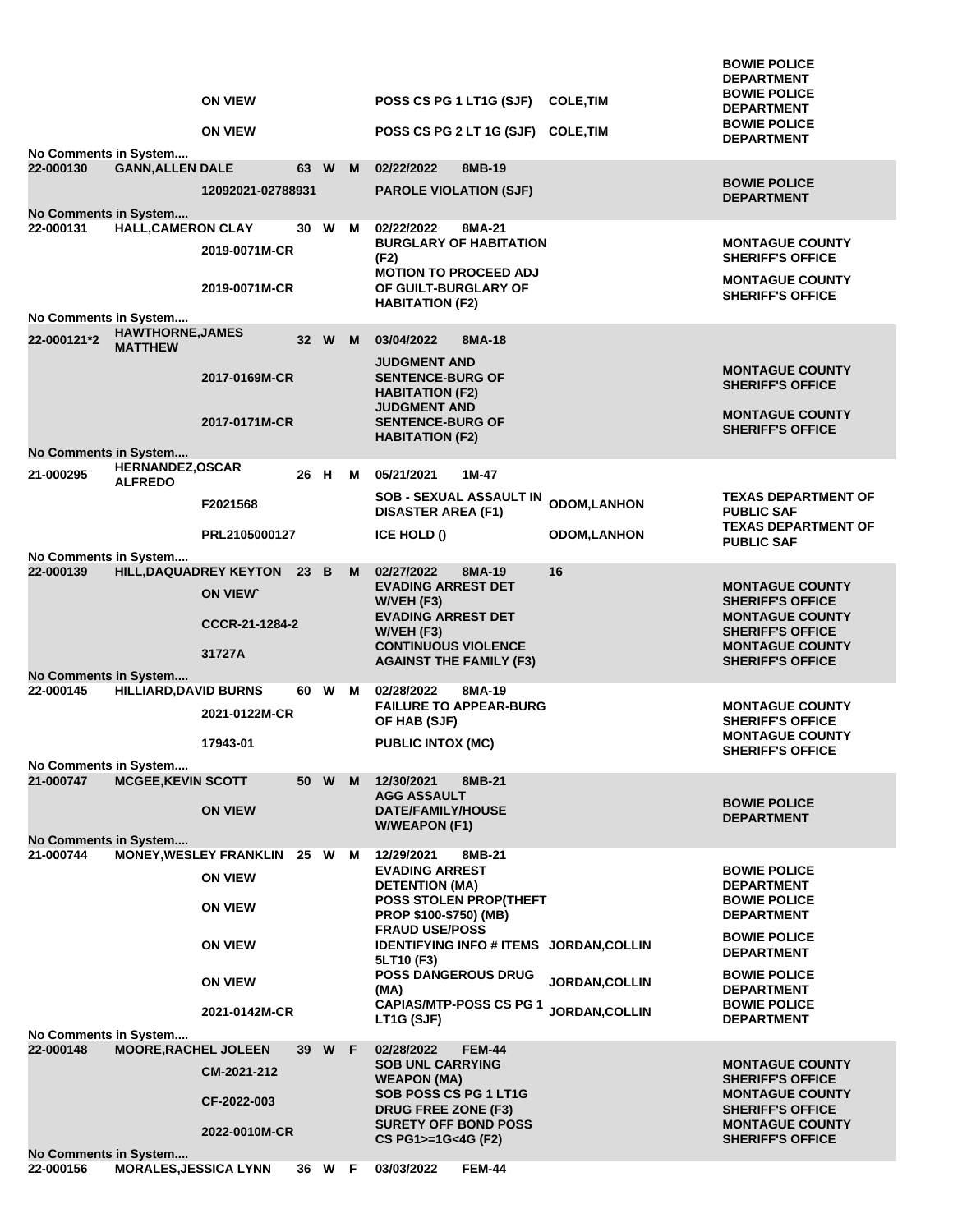| No Comments in System                |                             | 9697                                          |      |        |   | <b>FAILURE TO</b><br><b>APPEAR-VIOLATION OF</b><br><b>COURT ORDER (SJF)</b>                                    |                        | <b>TEXAS DEPARTMENT OF</b><br><b>PUBLIC SAF</b>                              |
|--------------------------------------|-----------------------------|-----------------------------------------------|------|--------|---|----------------------------------------------------------------------------------------------------------------|------------------------|------------------------------------------------------------------------------|
| 22-000022                            | <b>NEISS, JERRY ALAN</b>    | F20212625                                     | 35 W |        | M | 01/12/2022<br><b>TRS-48</b><br><b>FAIL TO COMPLY SEX OFF</b><br>DUTY TO REG LIFE/ANNUAL JORDAN, COLLIN<br>(F3) |                        | <b>MONTAGUE COUNTY</b><br><b>SHERIFF'S OFFICE</b>                            |
| No Comments in System<br>22-000065   | PADGETT, AMY ELIZABETH      |                                               |      | 25 W F |   | <b>FEM-43</b><br>01/29/2022                                                                                    |                        |                                                                              |
|                                      |                             | 2020-0042M-CR                                 |      |        |   | <b>MTR - BURGLARY OF</b><br><b>HABITATION (F2)</b>                                                             | <b>COLE, TIM</b>       | <b>SAINT JO POLICE</b><br><b>DEPARTMENT</b>                                  |
|                                      |                             | 2020-0153M-CR                                 |      |        |   | <b>MTR - POSS CS PG 1</b><br>GT=1GLT4G (F3)                                                                    | <b>COLE, TIM</b>       | <b>SAINT JO POLICE</b><br><b>DEPARTMENT</b>                                  |
|                                      |                             | 2020-0154M-CR                                 |      |        |   | MTR - POSS CS PG 1 LT1G<br>(F)                                                                                 | <b>COLE, TIM</b>       | <b>SAINT JO POLICE</b><br><b>DEPARTMENT</b>                                  |
|                                      |                             | 2021-0192M-CR                                 |      |        |   | MTR - POSS CS PG 1<br>GT=4GLT200G (F2)                                                                         | <b>COLE, TIM</b>       | <b>SAINT JO POLICE</b><br><b>DEPARTMENT</b>                                  |
| No Comments in System<br>22-000159   |                             | PETERS, REGINALD DALE III 34 W                |      |        | M | 03/04/2022<br><b>SEG-23</b>                                                                                    |                        |                                                                              |
|                                      |                             | <b>ON VIEW</b>                                |      |        |   | DRIVING W/LIC INV W/PREV<br><b>CONV/SUSP/W/O FIN RES</b><br>(MB)                                               |                        | <b>BOWIE POLICE</b><br><b>DEPARTMENT</b>                                     |
|                                      |                             | <b>ON VIEW</b>                                |      |        |   | <b>POSSESSION OF DRUG</b><br><b>PARAPHERNALIA (MC)</b>                                                         |                        | <b>BOWIE POLICE</b><br><b>DEPARTMENT</b>                                     |
| No Comments in System                |                             |                                               |      |        |   |                                                                                                                |                        |                                                                              |
| 22-000157                            | <b>REAVES, BILLY JACK</b>   |                                               | 42 W |        | м | 03/03/2022<br>8MB-21                                                                                           |                        |                                                                              |
|                                      |                             | 03-01-2022-05970005                           |      |        |   | <b>PAROLE VIOLATION-BLUE</b><br><b>WARRANT()</b>                                                               |                        | <b>MONTAGUE COUNTY</b><br><b>SHERIFF'S OFFICE</b>                            |
| No Comments in System<br>22-000155   | <b>ROY, EVAN NATHANIEL</b>  |                                               | 37 W |        | M | 03/03/2022<br>8MB-18                                                                                           |                        |                                                                              |
|                                      |                             |                                               |      |        |   | <b>PAROLE VIOLATION-BLUE</b>                                                                                   |                        | <b>TEXAS DEPARTMENT OF</b>                                                   |
|                                      |                             | 03022022 - 06680380                           |      |        |   | <b>WARRANT()</b>                                                                                               |                        | <b>PUBLIC SAF</b>                                                            |
| No Comments in System<br>21-000266   | <b>SANDERS, LANE JOSEPH</b> |                                               | 25 W |        | м | 05/07/2021<br>8M-16                                                                                            |                        |                                                                              |
|                                      |                             |                                               |      |        |   | <b>MTP - POSS CS PG 1</b>                                                                                      |                        | <b>BOWIE POLICE</b>                                                          |
|                                      |                             | 2020-0133M-CR                                 |      |        |   | GT=4GLT200G (F2)<br><b>MTP - EVADING ARREST</b>                                                                | <b>WILLIAMS, ROGER</b> | <b>DEPARTMENT</b>                                                            |
|                                      |                             | 2020-0134M-CR                                 |      |        |   | <b>DETENTION W/VEH OR</b><br><b>WATERCRAFT (SJF)</b>                                                           | Williams, Roger        | <b>BOWIE POLICE</b><br><b>DEPARTMENT</b>                                     |
|                                      |                             | <b>ON VIEW</b>                                |      |        |   | <b>RESIST ARREST SEARCH</b><br>OR TRANSPORT (MA)                                                               | Williams, Roger        | <b>BOWIE POLICE</b><br><b>DEPARTMENT</b>                                     |
| No Comments in System<br>21-000668*1 | <b>SMITH, COBY WAYNE</b>    |                                               | 33 W |        | M | 03/03/2022<br>8M-14<br><b>MOTION TO REVOKE TAMP</b>                                                            |                        |                                                                              |
|                                      |                             | 2021-0004 M-CR                                |      |        |   | <b>FAB PHYS EVIDENCE W/ INT ALLEN, LAUREN</b><br><b>IMPAIR (F3)</b>                                            |                        | <b>MONTAGUE COUNTY</b><br><b>SHERIFF'S OFFICE</b>                            |
|                                      |                             | CR22015-3                                     |      |        |   | <b>PROBATION VIOLATION</b><br><b>ASSAULT FAM/MEM IMPEED</b><br><b>BREATH (SJF)</b>                             |                        | <b>MONTAGUE COUNTY</b><br><b>SHERIFF'S OFFICE</b>                            |
|                                      |                             | CR-80381-3                                    |      |        |   | <b>PROBATION VIOLATION</b><br>POSS CS PG 3 LT 28G (SJF)<br><b>PROBATION VIOLATION</b>                          |                        | <b>MONTAGUE COUNTY</b><br><b>SHERIFF'S OFFICE</b>                            |
|                                      |                             | CR-22019-5                                    |      |        |   | <b>CREDIT CARD OR DEBIT</b><br><b>CARD ABUSE (SJF)</b>                                                         |                        |                                                                              |
| No Comments in System                |                             |                                               |      |        |   |                                                                                                                |                        |                                                                              |
| 22-000026                            |                             | STEWART, SILVER SHADOW 25 W<br><b>ON VIEW</b> |      |        | M | 01/14/2022<br>8MB-19<br><b>MAN DEL CS PG 2 OR 2-A</b>                                                          | <b>JORDAN, COLLIN</b>  | <b>MONTAGUE COUNTY</b>                                                       |
|                                      |                             | <b>ON VIEW</b>                                |      |        |   | GT=4GLT400G (F1)<br><b>POSS MARIJ</b><br>GT4OZLT=5LBS (SJF)                                                    | <b>JORDAN,COLLIN</b>   | <b>SHERIFF'S OFFICE</b><br><b>MONTAGUE COUNTY</b><br><b>SHERIFF'S OFFICE</b> |
|                                      |                             | <b>ON VIEW</b>                                |      |        |   | <b>THEFT PROP</b><br>GT=\$2,500LT\$30K (SJF)                                                                   | <b>JORDAN,COLIN</b>    | <b>MONTAGUE COUNTY</b><br><b>SHERIFF'S OFFICE</b>                            |
|                                      |                             | <b>ON VIEW</b>                                |      |        |   | <b>MAN DEL CS PG 1</b><br>GT=1GLT4G (F2)                                                                       | JORDAN, COLLIN         | <b>MONTAGUE COUNTY</b><br><b>SHERIFF'S OFFICE</b>                            |
|                                      |                             | <b>ON VIEW</b>                                |      |        |   | <b>IMPERSONATE PUBLIC</b><br>SERVANT (F3)                                                                      | <b>JORDAN,COLLIN</b>   | <b>MONTAGUE COUNTY</b><br><b>SHERIFF'S OFFICE</b>                            |
|                                      |                             | 2021-0001M-CR                                 |      |        |   | <b>MOTION TO PROCEED W/</b><br><b>ADJ GUILT-POSS CS</b><br><b>PG1&lt;1G (SJF)</b>                              |                        | <b>MONTAGUE COUNTY</b><br><b>SHERIFF'S OFFICE</b>                            |
|                                      |                             | M20222151                                     |      |        |   | <b>BURGLARY OF VEHICLE</b><br>(MA)                                                                             | <b>JORDAN, COLLIN</b>  | <b>MONTAGUE COUNTY</b><br><b>SHERIFF'S OFFICE</b>                            |
| No Comments in System<br>22-000103   | <b>TASKER, BILLY DEAN</b>   |                                               | 65 W |        | M | 02/11/2022<br>8M-14                                                                                            |                        |                                                                              |
|                                      |                             | 2021-0077M-CR                                 |      |        |   |                                                                                                                |                        |                                                                              |